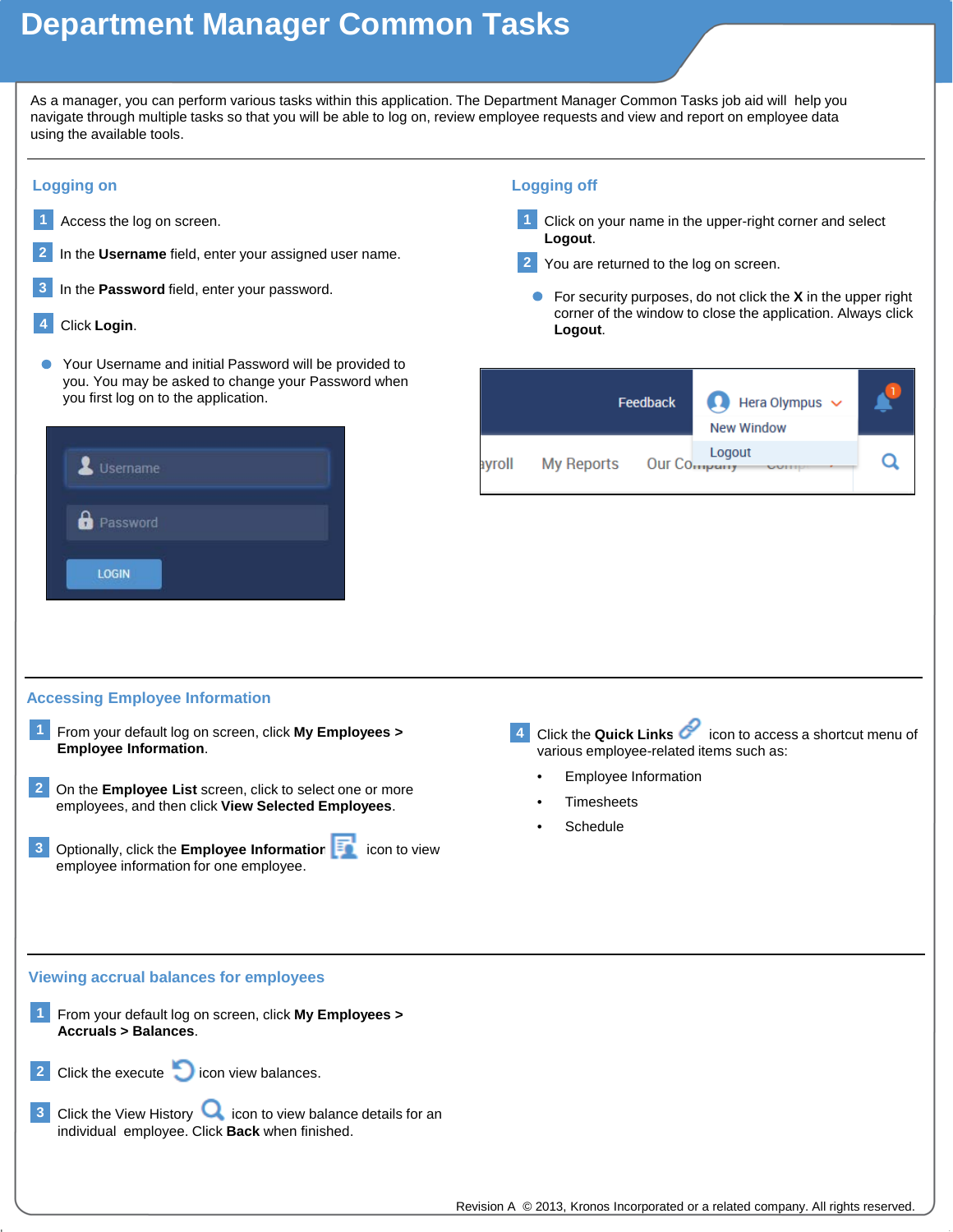### **Department Manager Common Tasks**



- View time off counts
- Modify the time off request  $\Box$
- Open the timesheet **同**
- View scheduled people  $\mathbb{Z}$
- Approve the request
- Reject the request

**My Accounts > My To Do Items** or click the **My To Do** icon on the top toolbar. Mass approval/reject is not an option from the dashboard